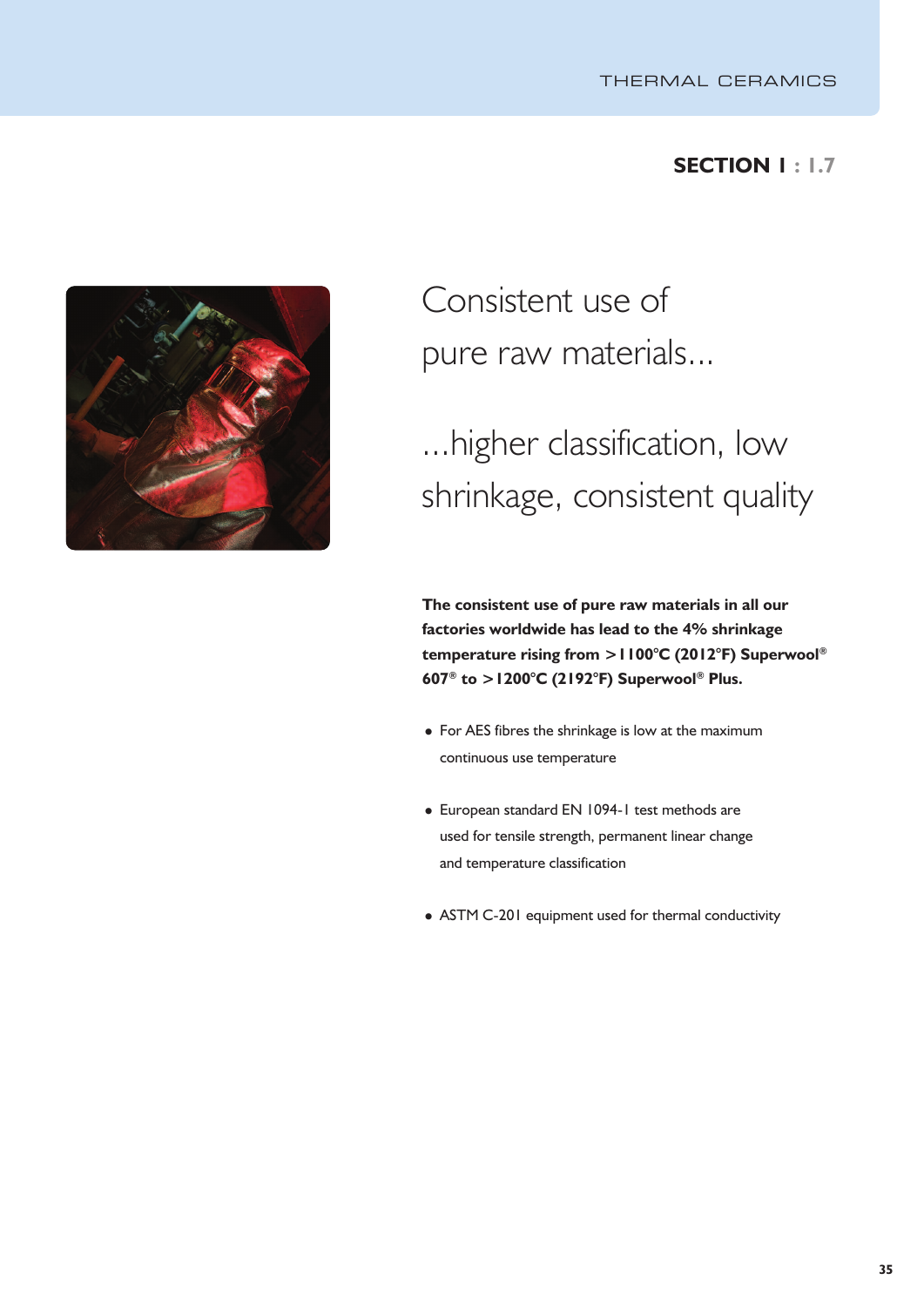

#### **Does Superwool** ® **Plus blanket withstand high temperatures?**

#### **Permanent linear shrinkage**

Shrinkage is generally to be avoided in designs using fibre products as it results in gap formation at joints, which can give a path for heat to penetrate deeper into the insulation structure. A low linear shrinkage is therefore highly desirable and AES fibres have a low shrinkage at the maximum continuous use temperature. With Superwool ® **Plus** fibre, the consistent use of pure raw materials has lead to the 4% shrinkage temperature rising from >1100°C (2012°F) to >1200°C (2192°F). For this reason, the classification temperature is now given as 1200°C in line with EN1094 norm.

#### **What is the difference between classification temperature and maximum continuous use temperature?**

- **Classification temperature (EN1094-3)** is the temperature at which the product has a linear shrinkage not exceeding 4% (for blanket, paper, felt) or 2% (for vacuum formed shapes, board).
- **Maximum continuous use temperature** is the temperature in an oxidising atmosphere (no pollution) at which products show fibrous structure and very low linear and thickness shrinkages. Above that temperature, crystallisation can occur and the mechanical properties may be reduced.

|                                   | Superwool <sup>®</sup> 607 <sup>®</sup>                    | <b>Superwool® Plus</b>                                                                 | Superwool® 607® HT®                                            |
|-----------------------------------|------------------------------------------------------------|----------------------------------------------------------------------------------------|----------------------------------------------------------------|
| <b>Continuous use temperature</b> | $1000^{\circ}$ C (1832 $^{\circ}$ F)                       | $1000^{\circ}$ C (1832 $^{\circ}$ F)                                                   | $1150^{\circ}C(2102^{\circ}F)$                                 |
| <b>Classification temperature</b> | 1100°C (2012°F)                                            | $1200^{\circ}$ C (2192 $^{\circ}$ F)                                                   | 1300°C (2372°F)                                                |
| <b>Benefits</b>                   | Original Superwool®,<br>over 15 years market<br>experience | <b>New manufacturing</b><br>process gives<br>improved insulation<br>and energy savings | <b>Higher temperature</b><br>allows additional<br>applications |

The Classification temperature 1200°C (2192°F) does not imply that the product can be used continuously at this temperature. In practice, as for Superwool® 607®, the maximum continuous use temperature for Superwool® **Plus** is 1000°C (1832°F) (this applies only *under oxidising atmosphere without presence of contaminants).*

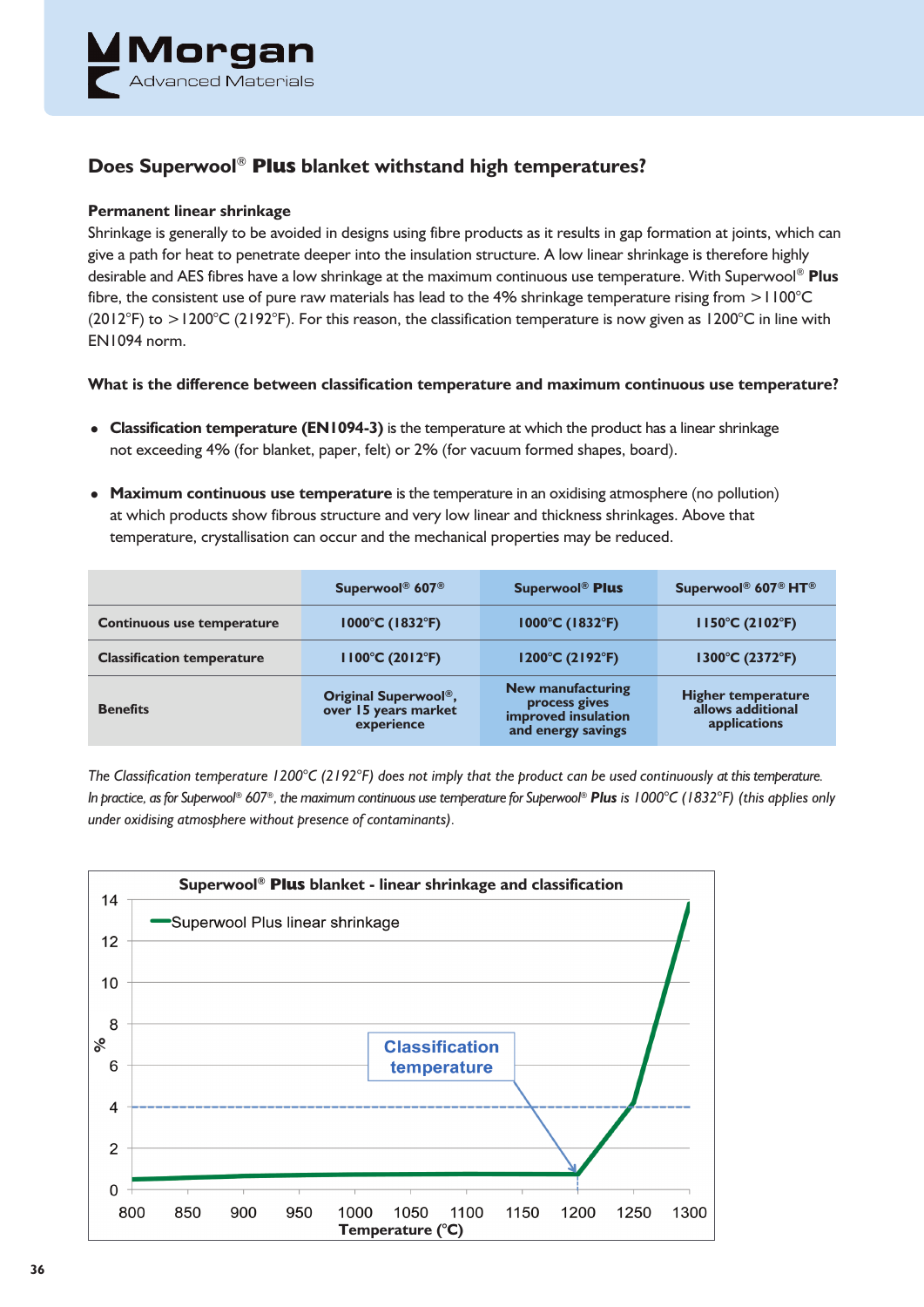#### **What is melting point and why is it important?**

The melting point of Superwool ® **Plus** blankets (or similar products) is defined as the temperature when the material exceeds 20% linear shrinkage. At this level of shrinkage the blanket will have lost virtually all of its thermal insulation properties and will become liquid with only a relatively small increase in temperature. It is therefore important to know the temperature of the melting point to ensure that the material is only installed into appropriate areas where the melting point will not be exceeded.

#### **Testing methods (ASTM C-201 and EN 1094-1)**

For test methods measuring the properties of high temperature insulation wools (HTIW), the European standard EN 1094-1 (2008) is used for the test methods where appropriate. Superwool ® **Plus** data sheets refer to measurements such as tensile strength, permanent linear change and temperature classification.

These characterisations are made according to the test methods given in this standard. However there are several test procedures for HTIW products which are currently in development and will not be included into the EN 1094-1 standard until they have been ratified.

Some tests, such as thermal conductivity and leachable chloride use the ASTM methods. In particular the thermal conductivity test uses the methods based on the ASTM C-201 equipment as it is believed that this gives the most accurate data for high temperature insulation. The thermal conductivity method given in the draft European Standard EN 1094-1 has been withdrawn as it was was inaccurate and so was not included in the current standard.